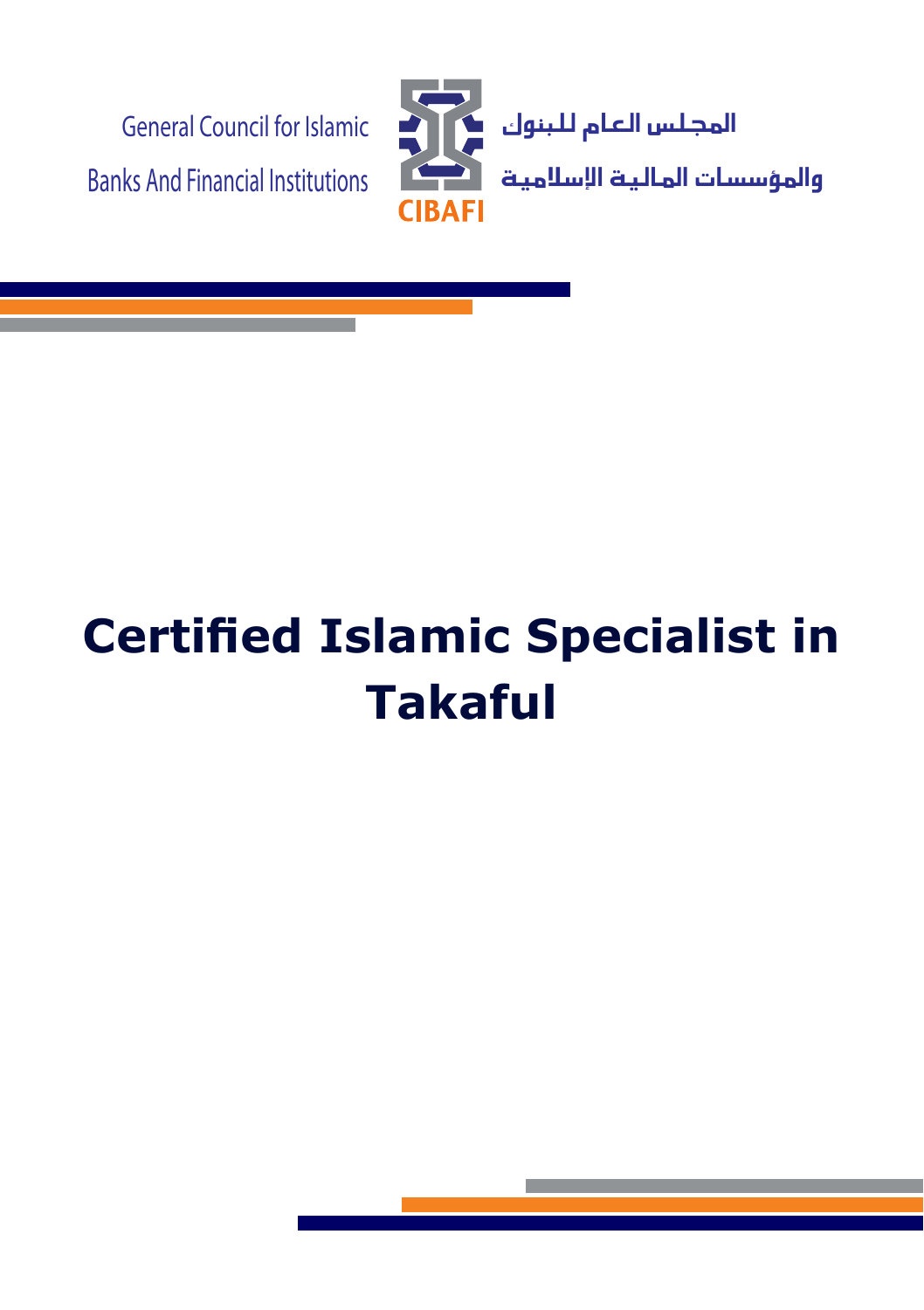

## **Certified Islamic Specialist in Takaful**

Islamic insurance, or takaful, has enjoyed remarkable growth in recent years. Due to this increase, Islamic banking institutions need to develop sufficient training materials to qualify professionals in the Islamic insurance industry.

CIBAFI offers this programme as a supporting tool to the industry, enabling professionals to understand and work within the specifics of Islamic Insurance.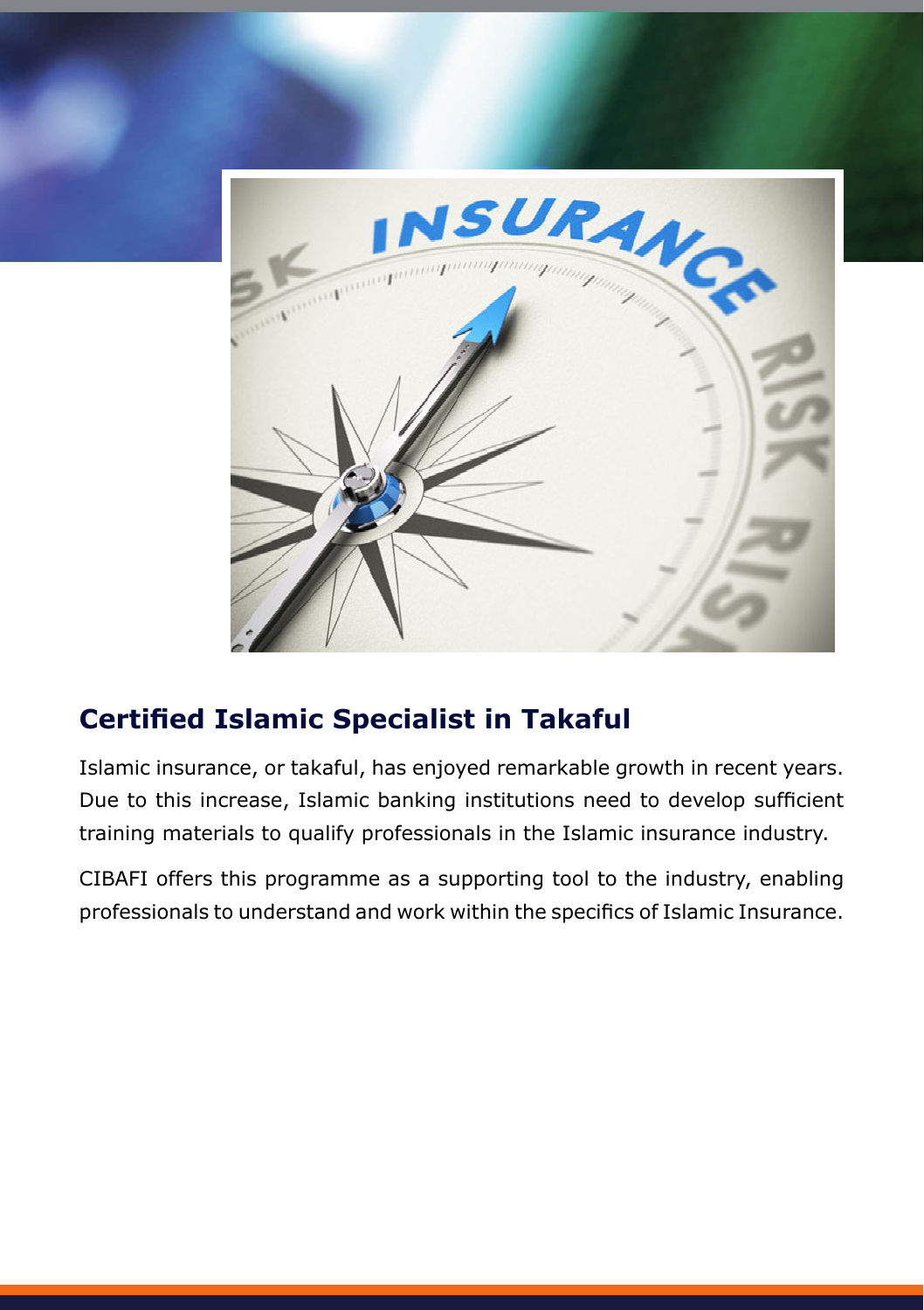

### **Targeted participants:**

- Insurance and Re-insurance Officers
- Auditors and Islamic Insurance Supervisors
- Professionals in conventional insurance aiming to penetrate the Islamic insurance industry
- Shariah Auditors

#### **Course components:**

- Basics of insurance
- Commercial insurance contracts
- Islamic insurance contracts and applications
- Insurance surplus
- Islamic reinsurance
- The modalities of Islamic insurance in Figh (Islamic iurisprudence principles)
- Disclosures and financial statements of Islamic insurance companies
- Shariah supervision in Islamic insurance companies
- Islamic insurance opportunities and challenges